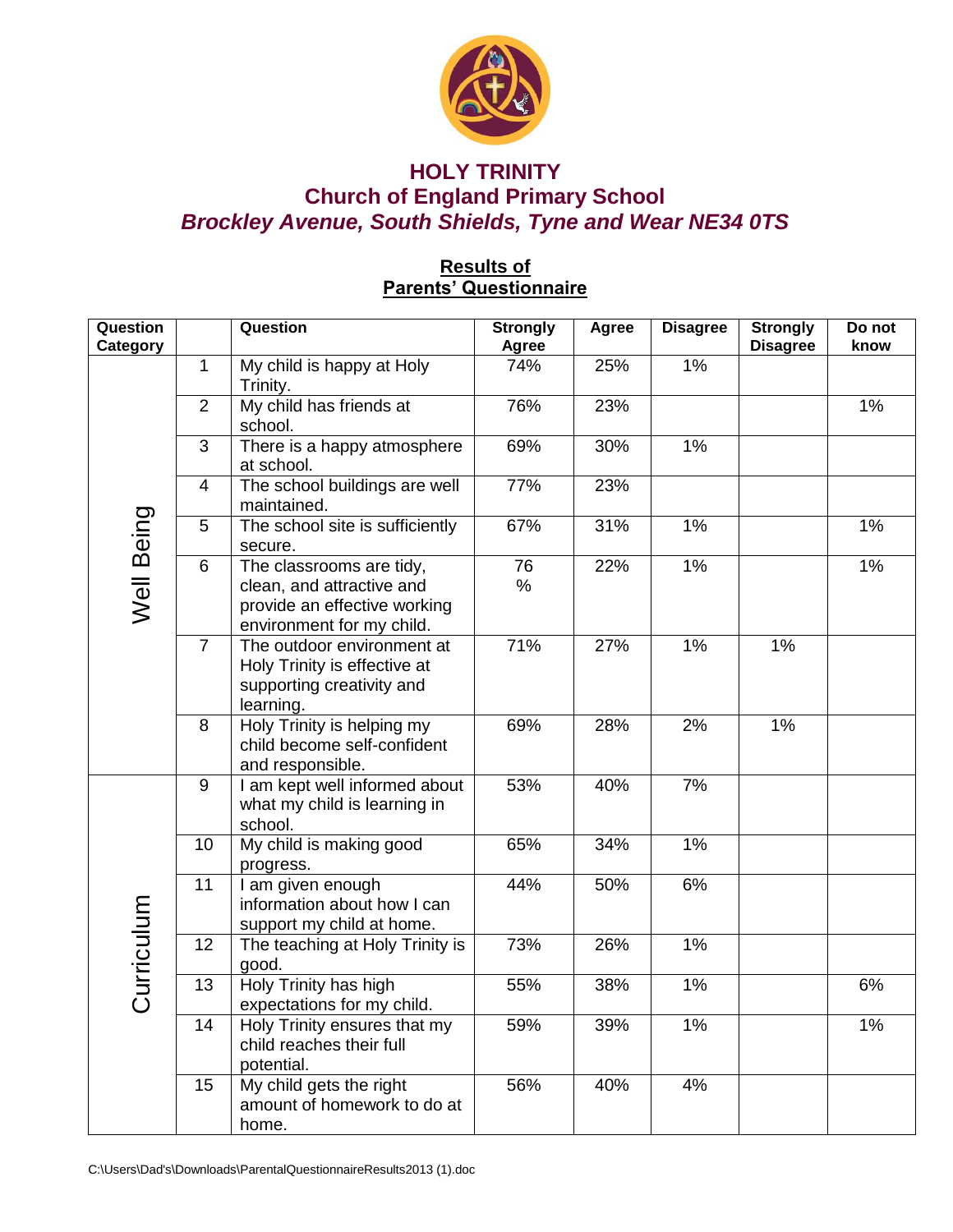| Enrichment                  | 16 | Holy Trinity provides a varied<br>range of enrichment days<br>and activities.                                                         | 57%          | 39% | 1%            |      | 3%   |
|-----------------------------|----|---------------------------------------------------------------------------------------------------------------------------------------|--------------|-----|---------------|------|------|
|                             | 17 | Holy Trinity offers a wide<br>range of extra-curricular<br>school clubs.                                                              | 41%          | 43% | 8%            |      | 8%   |
|                             | 18 | School trips and visits are<br>worthwhile experiences.                                                                                | 65%          | 32% |               |      | 3%   |
| Behaviour and Pastoral Care | 19 | The school's system of<br>rewarding and praising<br>children is effective.                                                            | 62%          | 35% | 2%            | 1%   |      |
|                             | 20 | The school's system of<br>discipline is effective.                                                                                    | 54%          | 42% | 1%            | 2%   | 1%   |
|                             | 21 | The school's values and<br>attitudes have a positive<br>effect on my child.                                                           | 66%          | 32% | 1%            |      | 1%   |
|                             | 22 | The school treats my child<br>fairly.                                                                                                 | 65%          | 32% | 2%            |      | 1%   |
|                             | 23 | My child is confident that<br>should they have a problem,<br>there is someone they can go<br>to in school who will listen to<br>them. | 58%          | 37% | 3%            |      | 2%   |
|                             | 24 | My child enjoys playtimes<br>and lunchtimes.                                                                                          | 68%          | 31% |               |      | 1%   |
|                             | 25 | My child finds school meals<br>enjoyable (leave blank if your<br>child has packed lunch).                                             | 61%          | 35% | 2%            | 2%   |      |
|                             | 26 | Holy Trinity helps to promote<br>a healthy lifestyle.                                                                                 | 60%          | 37% | 1%            |      | 2%   |
| Communication               | 27 | Members of staff at Holy<br>Trinity are approachable.                                                                                 | 74%          | 23% | 2%            |      | 1%   |
|                             | 28 | Parents' consultation<br>meetings provide me with the<br>information I require about<br>my child's progress and<br>achievement.       | 68%          | 31% | 1%            |      |      |
|                             | 29 | School reports provide me<br>with the information I require<br>about my child's progress<br>and achievement.                          | 73%          | 25% | 2%            |      |      |
|                             | 30 | The school website provides<br>clear information regarding<br>what has happened in school<br>and also about future events.            | 47%          | 39% |               | 1%   | 13%  |
|                             | 31 | I understand the role of the<br>school Governors.                                                                                     | 45%          | 44% | 3%            |      | 8%   |
|                             | 32 | I can approach the school if I<br>have a concern.                                                                                     | 69%          | 28% | 3%            |      |      |
|                             |    |                                                                                                                                       | 63%          | 33% | 2%            | 0.5% | 1.5% |
|                             |    |                                                                                                                                       | Positive 96% |     | Negative 2.5% |      | 1.5% |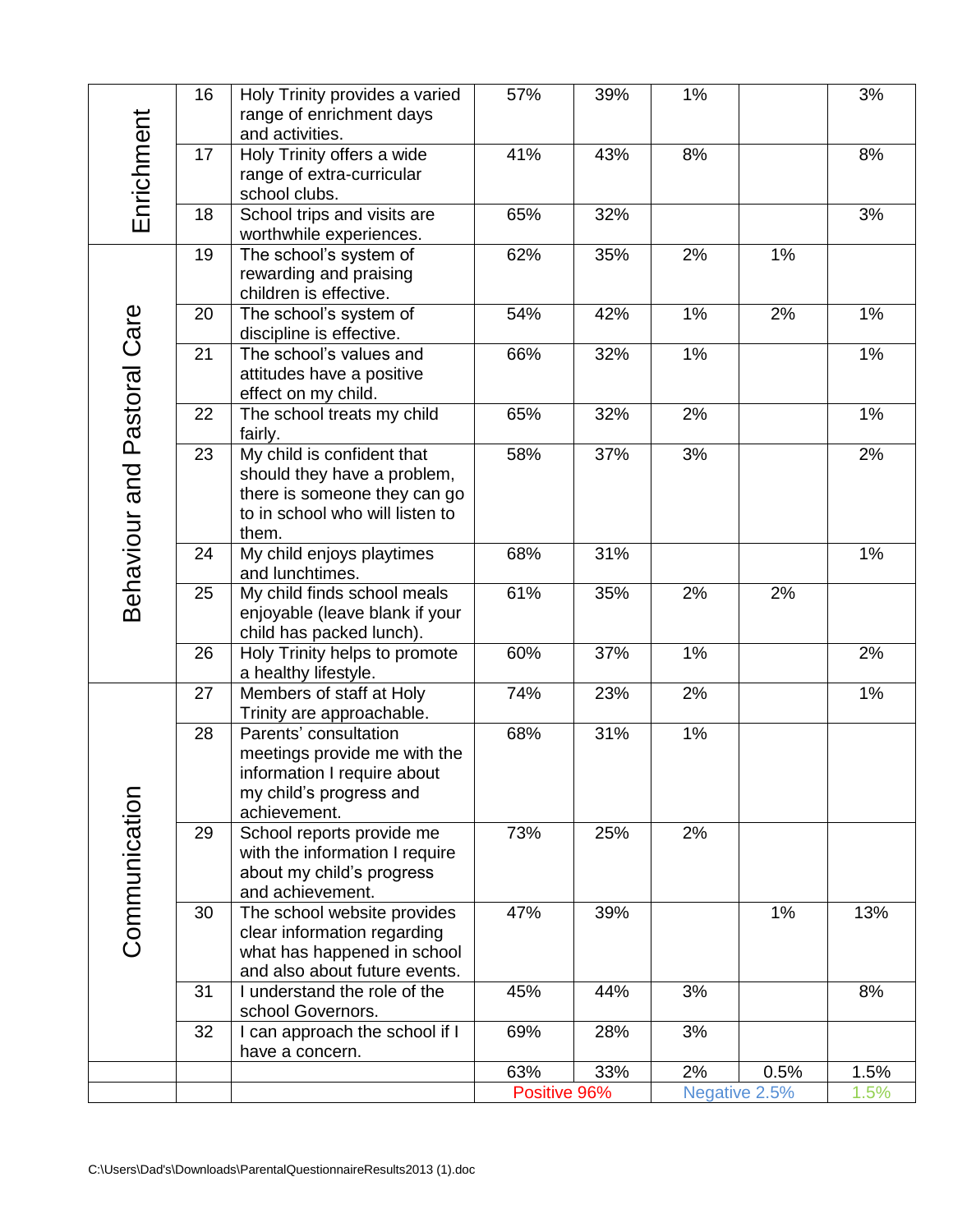Thank you very much to everyone who contributed to the parents' survey we conducted. Your comments have provided us with valuable research into our performance across the school.

The aim of the survey was to assess how satisfied parents are with the various aspects of school life, and make suggestions for ways in which to improve the school further. Overall we had 119 families respond from a total of 210 (56.6%). The overwhelming majority of parents (96%) either strongly agreed or agreed with the questions asked, with 2% disagreeing, 0.5% strongly disagreeing and 1.5% answering 'do not know'.

100% of you strongly agreed and agreed that the school building was well maintained. It was particularly pleasing to note 99% of parents strongly agreed and agreed that their child was happy at Holy Trinity, their child has friends at Holy Trinity, there is a happy atmosphere in school, their child was making good progress, the teaching at Holy Trinity is good, your child enjoys playtimes and lunchtimes and parents' consultation meetings provide you with the information required about your child's progress and achievement.

98% of parents strongly agreed and agreed that the school site is sufficiently secure. It was pleasing to note that parents agreed that the building was well maintained and the school site is sufficiently secure as one of Holy Trinity's key priorities is to provide a happy and safe environment to promote children's learning and progress and the questionnaire reflects this. 98% of parents also strongly agreed and agreed that the classrooms are tidy, clean and attractive and provide an effective working environment for their child, the outdoor environment is effective at supporting creativity and learning, Holy Trinity ensures that their child reaches their full potential and that the school's values and attitudes have a positive effect on pupils.

Looking at the questionnaire results there were a number of areas which were highlighted for further consideration/action.

### **Holy Trinity provided a varied range of extra-curricular school clubs.**

On looking at the after schools clubs it has been noticed that the majority of the clubs are aimed at the upper part of the school. Therefore we are going to introduce afterschool clubs for the younger pupils.

# **The school's system of rewarding and praising children is effective.**

### **The school's system of discipline is effective.**

At Holy Trinity we believe in nurturing the individual child, and understand the importance of ensuring all children are appreciated and recognised. As a school, we do have robust behaviour procedures and policies in place which are reviewed to ensure we are delivering a consistent and balanced approach. Pupils good behaviour is rewarded in a number of ways i.e stickers, house points, pupil of the week. Parents can view our Behaviour and Discipline Policy which is on the school website.

### **The school website provides clear information regarding what has happened in school and also about future events.**

The website has been up and running for a number of months and parents have been requested via letters and newsletters to look at the website and give feedback. The website is regularly updated to reflect new statutory guidelines and school endeavours to provide clear and up to date information. Hopefully parents will start to access the website and any feedback provided will be most welcome.